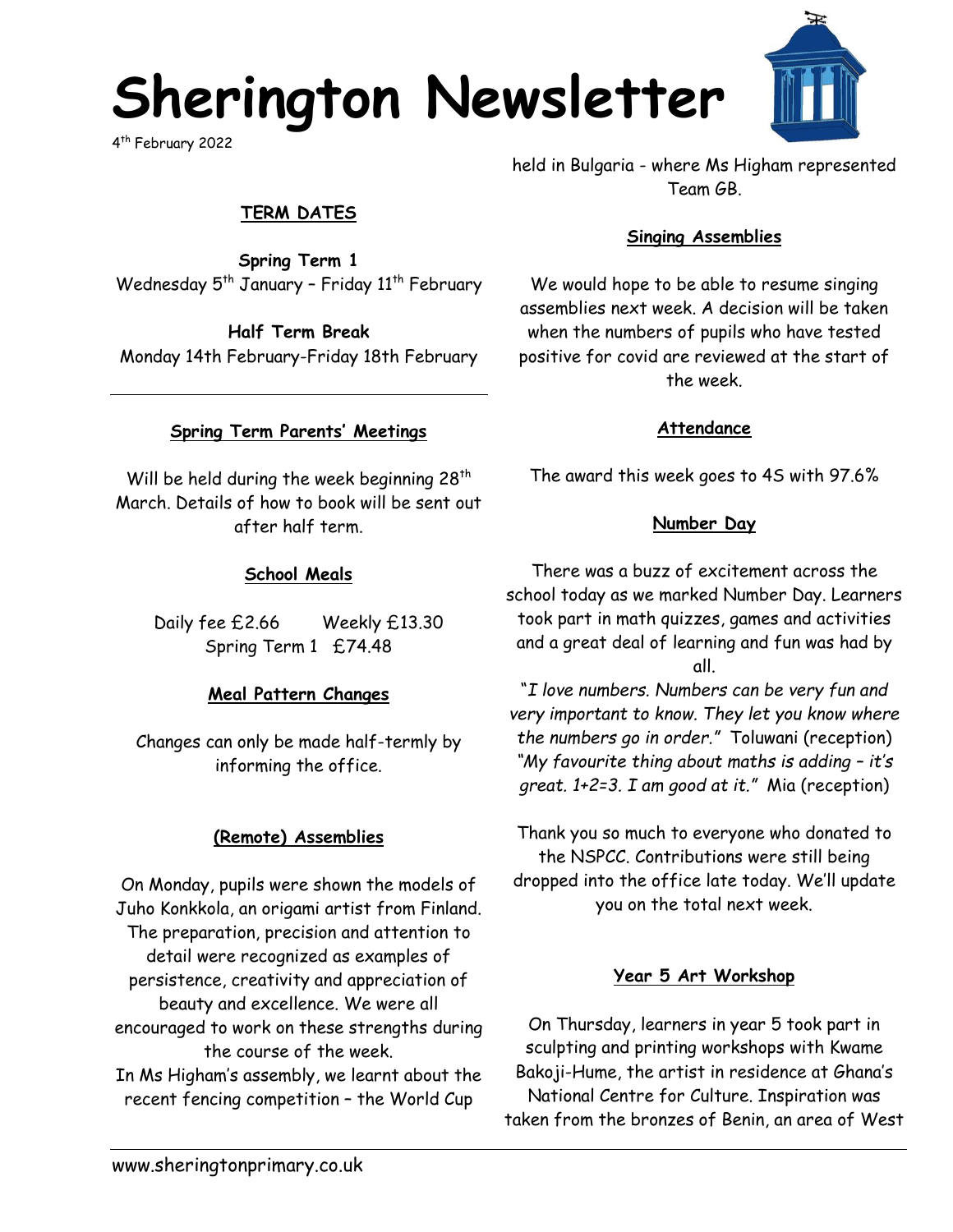# **Sherington Newsletter**

4 th February 2022

Africa they are currently studying in history. Pupils also had the opportunity to learn about Ashanti cloths and try their hand at Adinkra printing.

### **Year 1 Police Visit**

As part of their humanities unit, pupils in year 1 are learning about how to keep safe at school and in the community. Today, they had a playground visit from 3 police officers who spoke about their role and how they help us. Children's curiosity was demonstrated through asking lots of thoughtful questions. They learnt about their uniform and even got to hear the siren and see the blue lights flashing on the van. Stanley in 1P said that it was the 'best day of his life.'

#### **Absence Reporting**

If your child is unwell and unable to attend school, please report this using the absence line: 020 8858 5497 – option 1.

Absences must be reported daily.

Please also call the absence line if your child is isolating and awaiting COVID 19 test results.

#### **Lost Property**

Please mark your child's name in clothing - it is easier for us to return items to their owners.

As well as sweatshirts, cardigans and jackets, water bottles are accumulating in lost property.

#### **COVID 19 - Symptoms and Testing**

Please be aware of changing Covid symptoms:

- A high temperature
- A new, continuous cough
- A loss or change to your sense of smell or taste
- A headache
- Congestion and runny nose
- Fatigue

Children should not attend school if presenting with symptoms. Should any of these symptoms be displayed, a PCR test must be taken.

Lateral Flow Tess (results in 30 mins) should only be used when there are no symptoms.